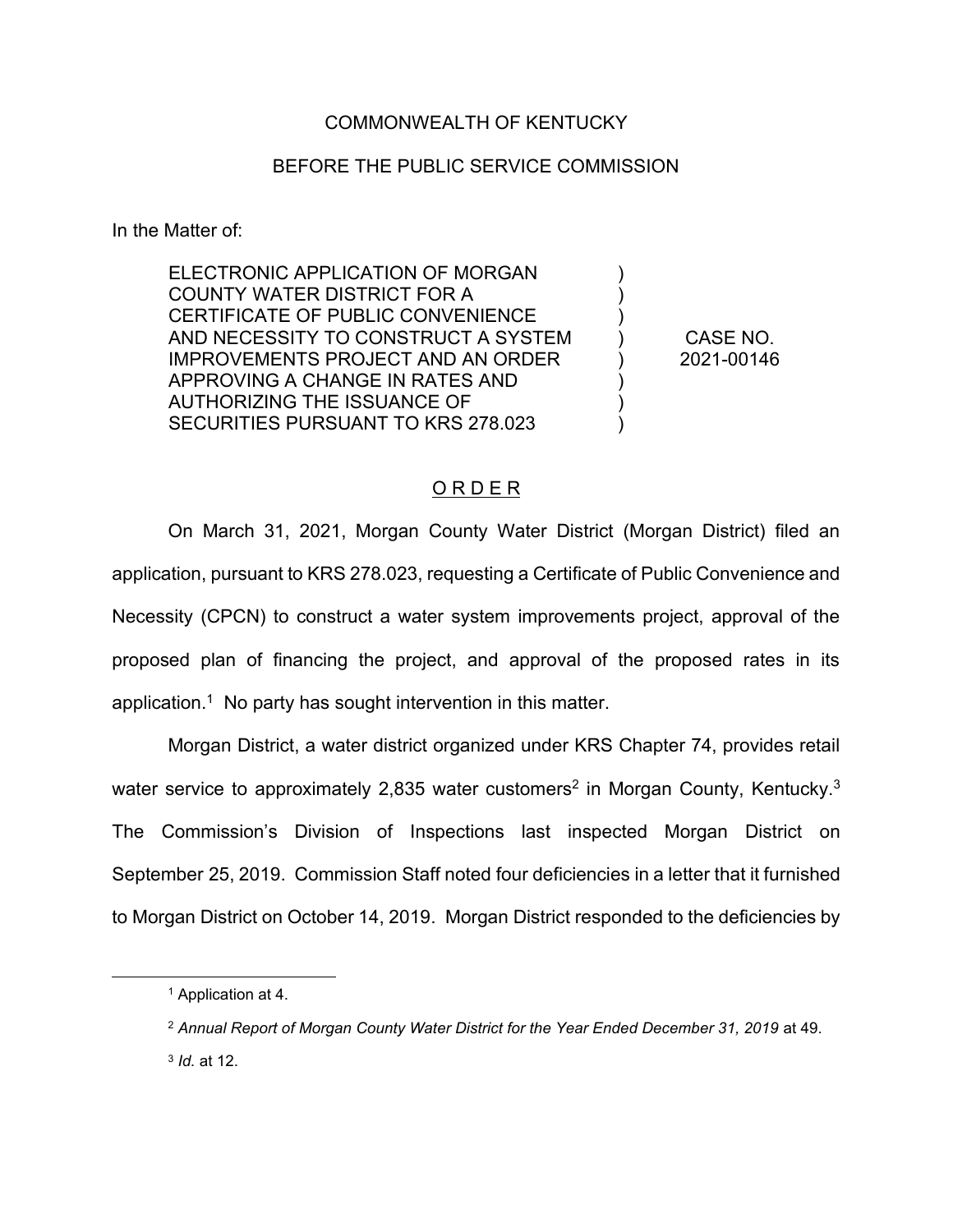letter dated October 29, 2019, wherein Morgan District stated that in addition to adopting a safety manual, it had begun the process of documenting its inspection of valves, meters, and meter settings, it had also been approved for a loan with the United Stated Department of Agriculture Rural Development (USDA/RD) to replace approximately 265 meters, purchase leak detection equipment, replace aging water lines, and zone its systems.

In the present case, Morgan District has submitted its application pursuant to KRS 278.023. The Commission is required, pursuant to KRS 278.023, to accept agreements between water utilities and USDA/RD regarding construction projects and to issue the necessary orders to implement the terms of such agreements no later than 30 days after filing the application with the Commission. KRS 278.023 does not grant the Commission any discretionary authority to modify or reject any portion of the agreement between the USDA/RD and Morgan District or to defer the issuance of all necessary orders to implement the terms of that agreement. It further denies the Commission any authority to reject an application when the evidence of record indicates that a water utility's proposed construction will result in the wasteful duplication of facilities, result in an excessive investment, or its proposed rates are unfair, unjust or unreasonable. The Commission, therefore, is not able to review this application using the same standards that are used for applications that are not filed pursuant to KRS 278.023. The Commission notes that Morgan District is currently undergoing an investigation of the reasonableness of its current rates in Morgan District's application for Alternative Rate Filing pursuant to 807 KAR 5:076 in Case No. 2020-00386. As a result of the timing of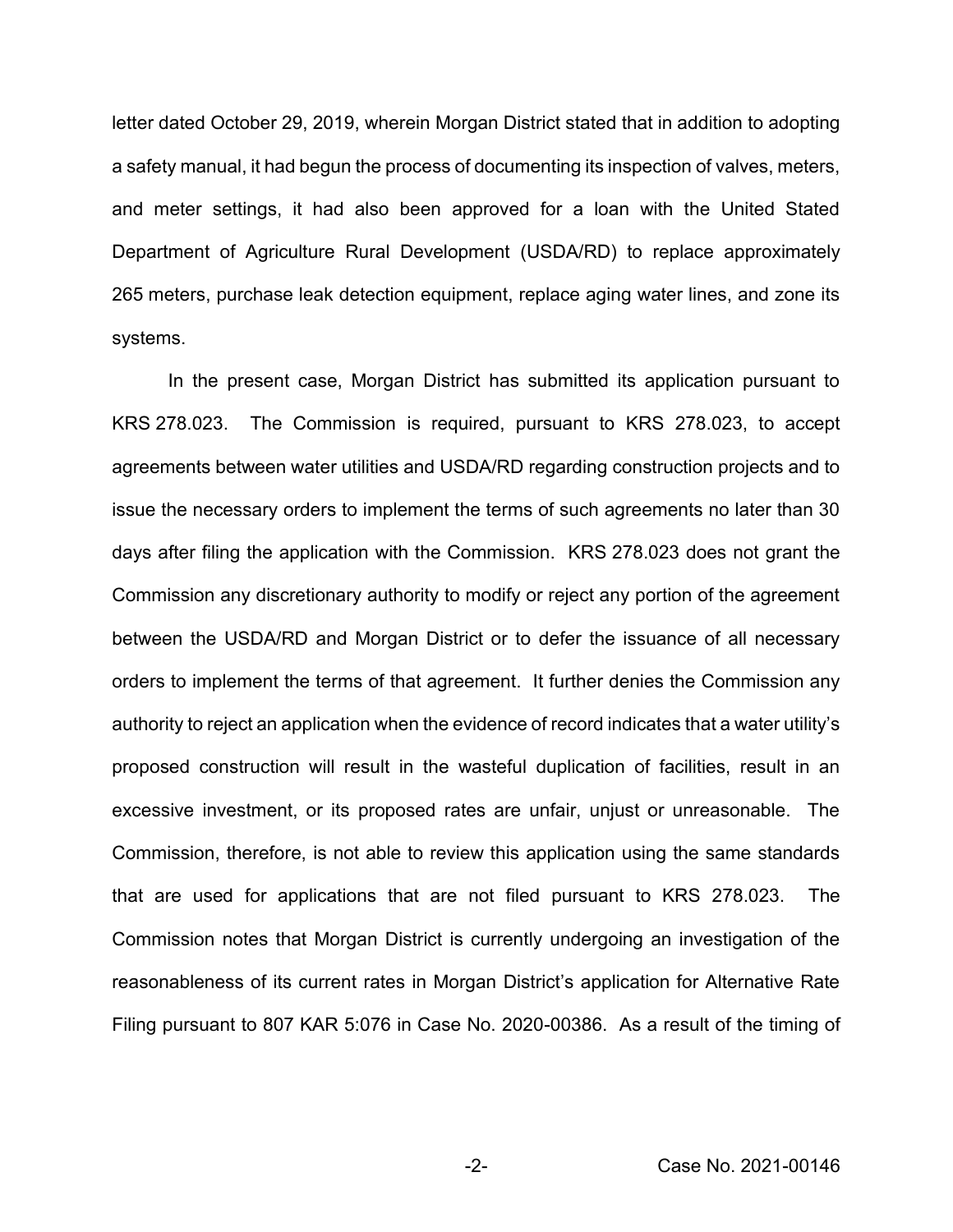the filing of the rate case pursuant to Commission Order, $4$  and the filing of the pending case, the result was that the Commission Staff Report (Staff Report) did not include the additional debt service, nor depreciation expense on the project proposed in this case. This issue was noted in Morgan District's comments to the Staff Report, which included as an attachment the debt service schedule on the proposed debt in this proceeding.<sup>5</sup> The Commission finds that it should address the issue of any additional debt service that should be included in the final calculation of rates in Case No. 2020-00386.

The proposed project consists of the purchase and installation of approximately 12,700 linear feet of six-inch PVC waterline and 1,300 linear feet of two-inch PVC waterline designed to replace existing waterline located along Old Highway 172 and along Walter Litteral Road in Morgan District's service territory.<sup>6</sup> Additionally, Morgan District intends to install four flushing hydrants to be used for the maintenance of the new waterline, and the replacement of 59 water meters and service lines that connect to the mains being replaced in this project.<sup>7</sup> Morgan District states that it will acquire leak detection equipment, purchase flow metering equipment, purchase a water meter test bench, and install leak detection vaults throughout the system to locate leaks.<sup>8</sup> Finally,

<sup>7</sup> *Id*.

<sup>8</sup> *Id*.

<sup>4</sup> Case No. 2019-00041, *Investigation into Excessive Water Loss by Kentucky's Jurisdictional Water Utilities* (Ky. PSC Oct. 13, 2020) at 5.

<sup>5</sup> Case No. 2020-00386, *Electronic Application of Morgan County Water District for a Rate Adjustment Pursuant to 807 KAR 5:076* (filed on Apr. 13, 2021), Response to Staff Report.

<sup>6</sup> Application, Exhibit A, Project Description.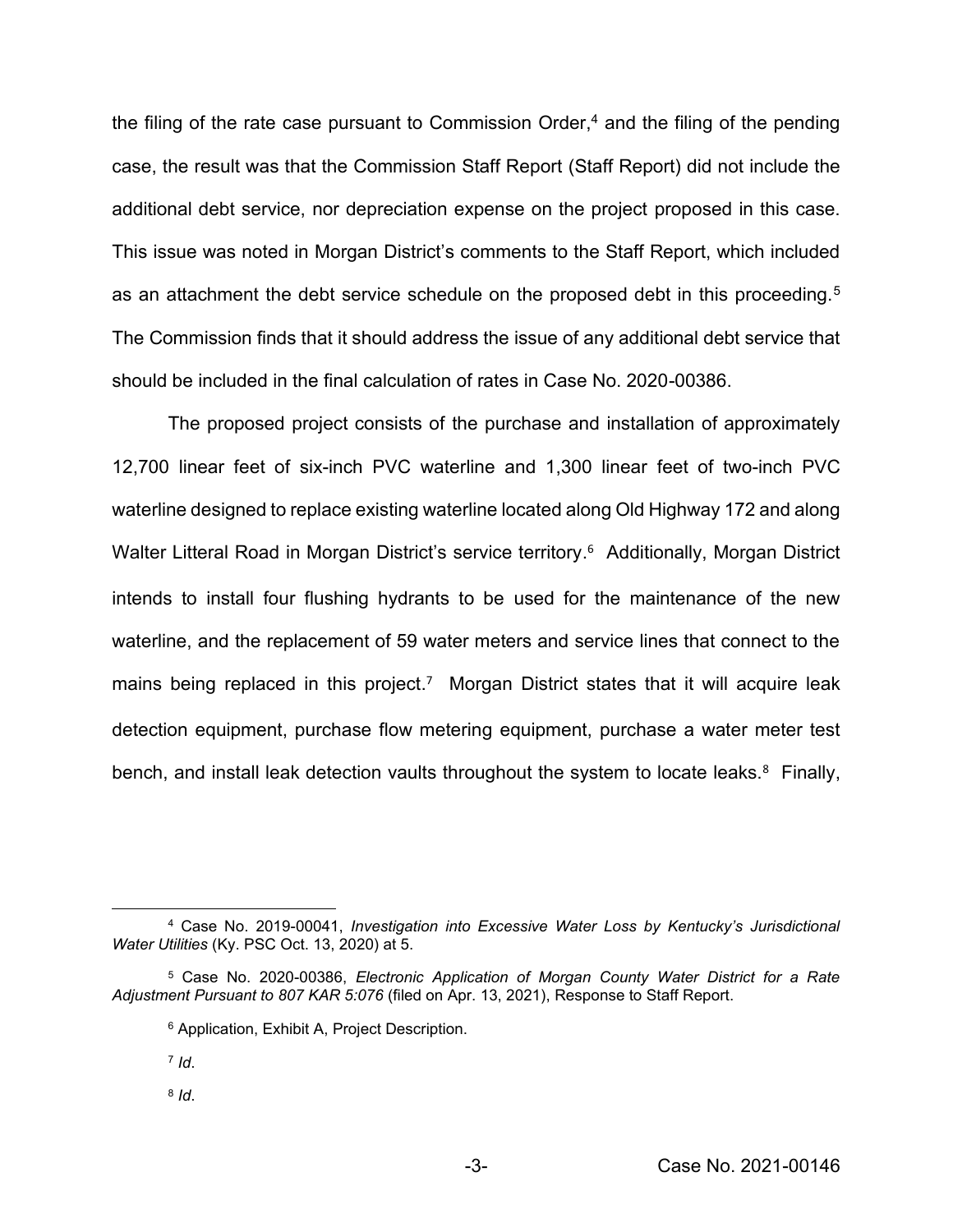Morgan District plans to rehabilitate the chlorine room of the KY 437 pump station near Mima $9$ 

The total estimated cost of the proposed project, including but not limited to development, legal expenses, engineering, construction, and contingencies, is approximately \$1,200,000.10 Morgan District proposes to finance the \$1,200,000 cost of the project through the issuance of \$315,000 of Waterworks Revenue Bonds, a USDA/RD grant of \$85,000, and an Appalachian Regional Commission (ARC) grant of \$800,000*.* 11 Morgan District has a commitment from USDA/RD to purchase the \$315,000 in bonds maturing over 40 years, at an interest rate not to exceed 1.125 percent per annum.<sup>12</sup>

The proposed rates contained in the application are the minimum rates and charges required under the agreement with USDA/RD.13 Morgan District's proposed rates meet the total revenue requirements recommended in the summary addendum to its application. <sup>14</sup>The monthly bill of an average residential water customer who uses 3,272 gallons will increase from \$41.17 to \$45.89, an increase of \$4.72 or approximately 11.46 percent.15

<sup>9</sup> *Id.*

2*.*

 $12$  *Id.* 

<sup>13</sup> Application, Exhibit B, RD Letter of Conditions and Forms RD 1940-1 at 12.

<sup>14</sup> *See* Summary Addendum filed separately with application entitled "Summary\_Addendum\_3- 36-31.pdf" at 32 and Excel spreadsheet filed separately with application entitled "MCWD\_Billing\_Analysis\_Prop\_Rates\_-\_2019\_cust\_5\_rate\_blls\_2-11-2021.xlsx."

<sup>15</sup> Application, Exhibit E at 2.

<sup>10</sup> Application, Exhibit B, RD Letter of Conditions and Forms RD 1940-1, March 29, 2021 letter at

<sup>11</sup> Application at 1–2, paragraph 5.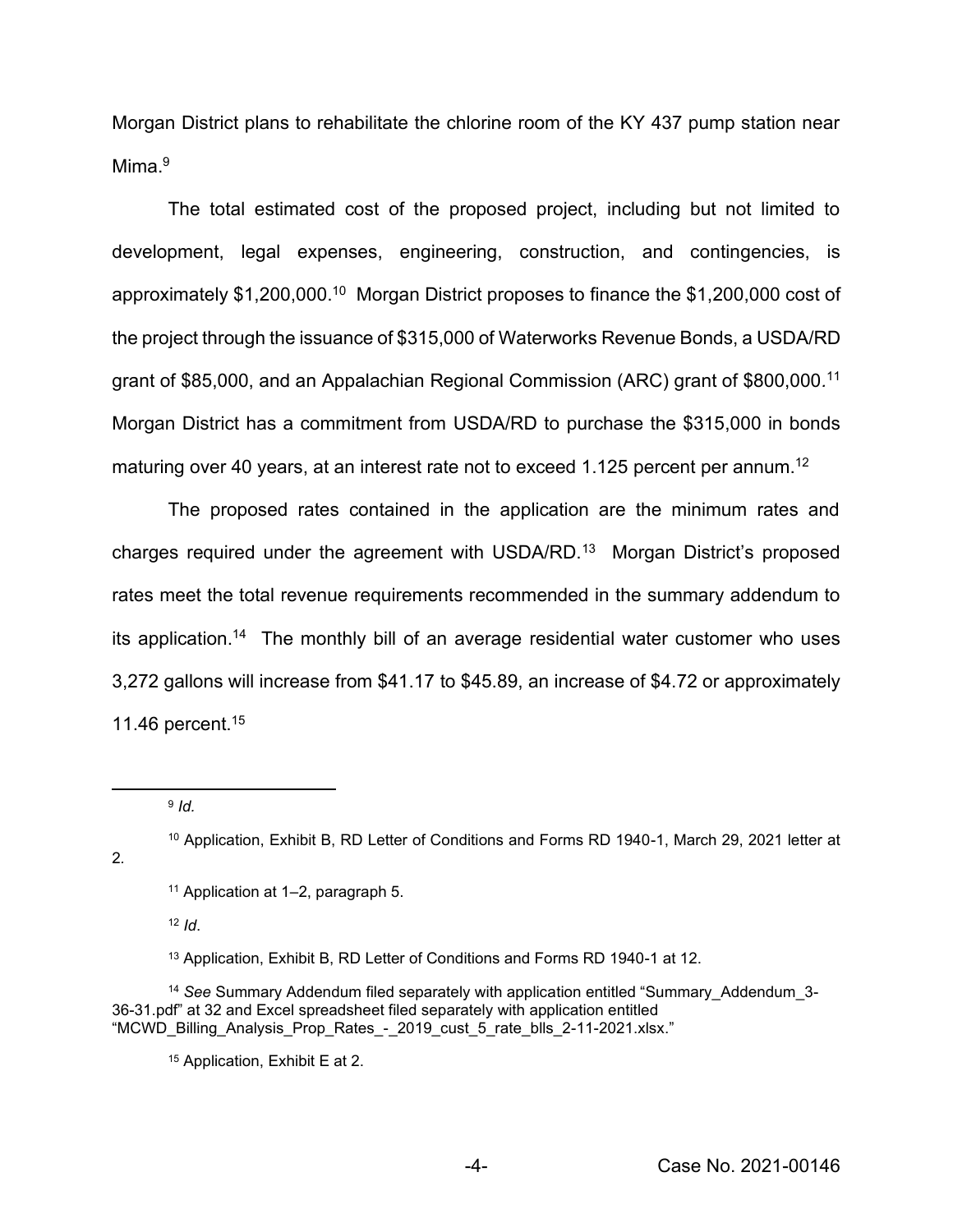IT IS THEREFORE ORDERED that:

1. Morgan District is granted a CPCN for the proposed project as submitted.

2. Morgan District's proposed plan of financing is approved.

3. Morgan District is authorized to issue \$315,000 of its Waterworks Revenue Bonds in the amount of \$315,000 maturing over 40 years at an interest rate not to exceed 1.125 percent per annum.

4. The proceeds from the issuance of the Water System Revenue Bonds shall be used only for the purposes specified in Morgan District's application.

5. Morgan District is authorized to obtain a grant in the amount of \$85,000 from USDA/RD.

6. Morgan District is authorized to obtain a grant from ARC in the amount of \$800,000.

7. Morgan District shall obtain approval from the Commission prior to performing any additional construction not expressly authorized by this Order.

8. Morgan District shall file with the Commission documentation of the total costs of this project, including the cost of construction and all other capitalized costs (e.g., engineering, legal, and administrative), within 60 days of the date that construction is substantially completed. Construction costs shall be classified into appropriate plant accounts in accordance with the Uniform System of Accounts for water utilities prescribed by the Commission.

9. Morgan District shall file a copy of the "as-built" drawings and a certified statement from the engineer that the construction has been satisfactorily completed in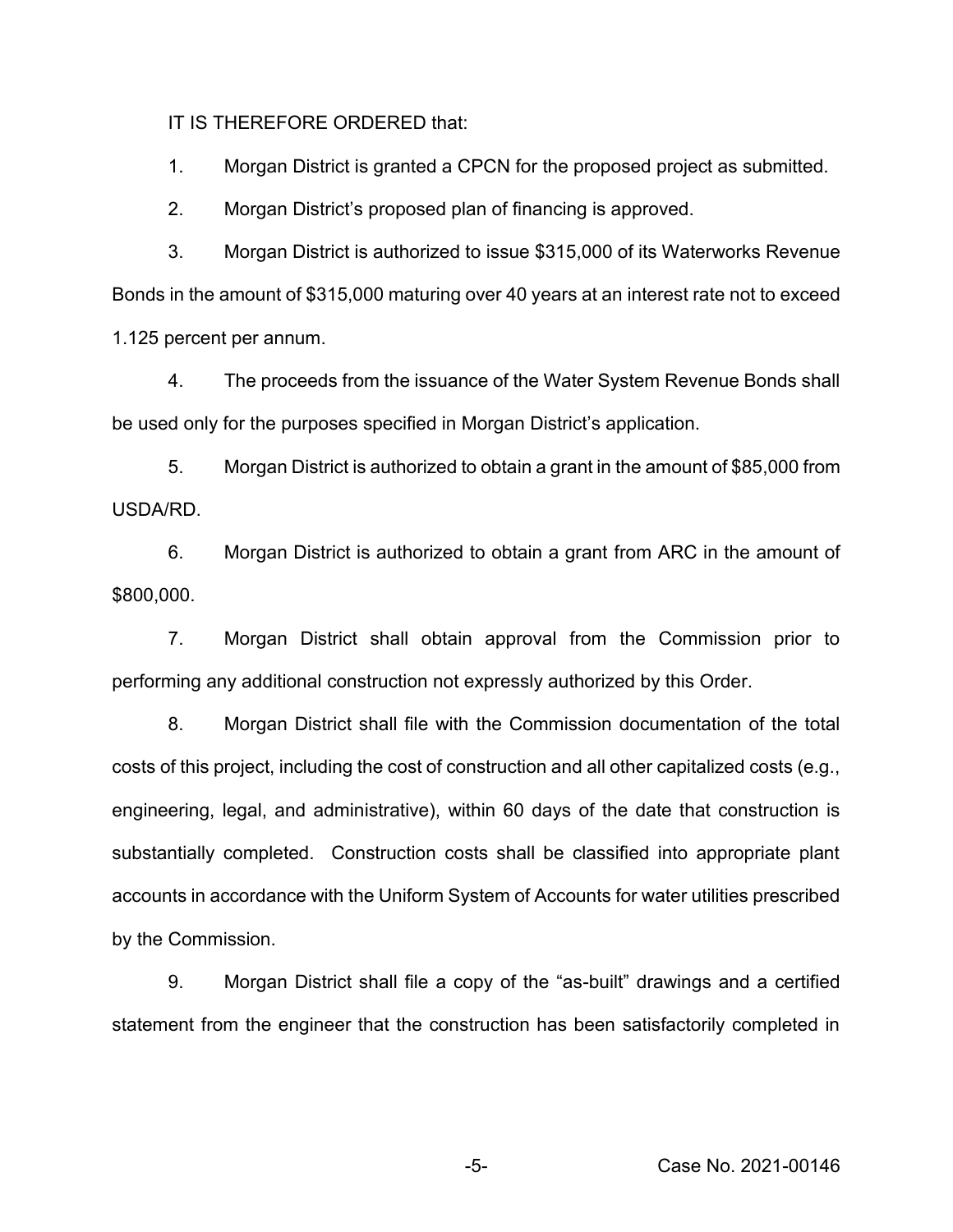accordance with the contract plans and specifications within 60 days of substantial completion of the construction certified herein.

10. Morgan District shall require the construction to be inspected under the general supervision of a professional engineer with a Kentucky registration in civil or mechanical engineering to ensure that the construction work is done in accordance with the contract drawings and specifications and in conformance with the best practices of the construction trades involved in the project.

11. Morgan District shall notify the Commission in writing one week prior to the actual start of construction and at the 50 percent completion point.

12. Any documents filed in the future pursuant to ordering paragraphs 8, 9, and 11 of this Order shall reference this case number and shall be retained in the post-case correspondence file.

13. The Executive Director is delegated authority to grant reasonable extensions of time for filing of any documents required by this Order upon Morgan District's showing of good cause for such extension.

14. The rates set forth in the Appendix to this Order are approved for service that Morgan District renders on and after the date of this Order.

15. Within 20 days of the date of this Order, Morgan District shall file revised tariff sheets with the Commission, using the Commission's electronic Tariff Filing System, containing the rates set forth in the Appendix to this Order.

16. This case is closed and removed from the Commission's docket.

Nothing contained herein shall be deemed a warranty of the Commonwealth of Kentucky, or any agency thereof, of the financing, herein approved.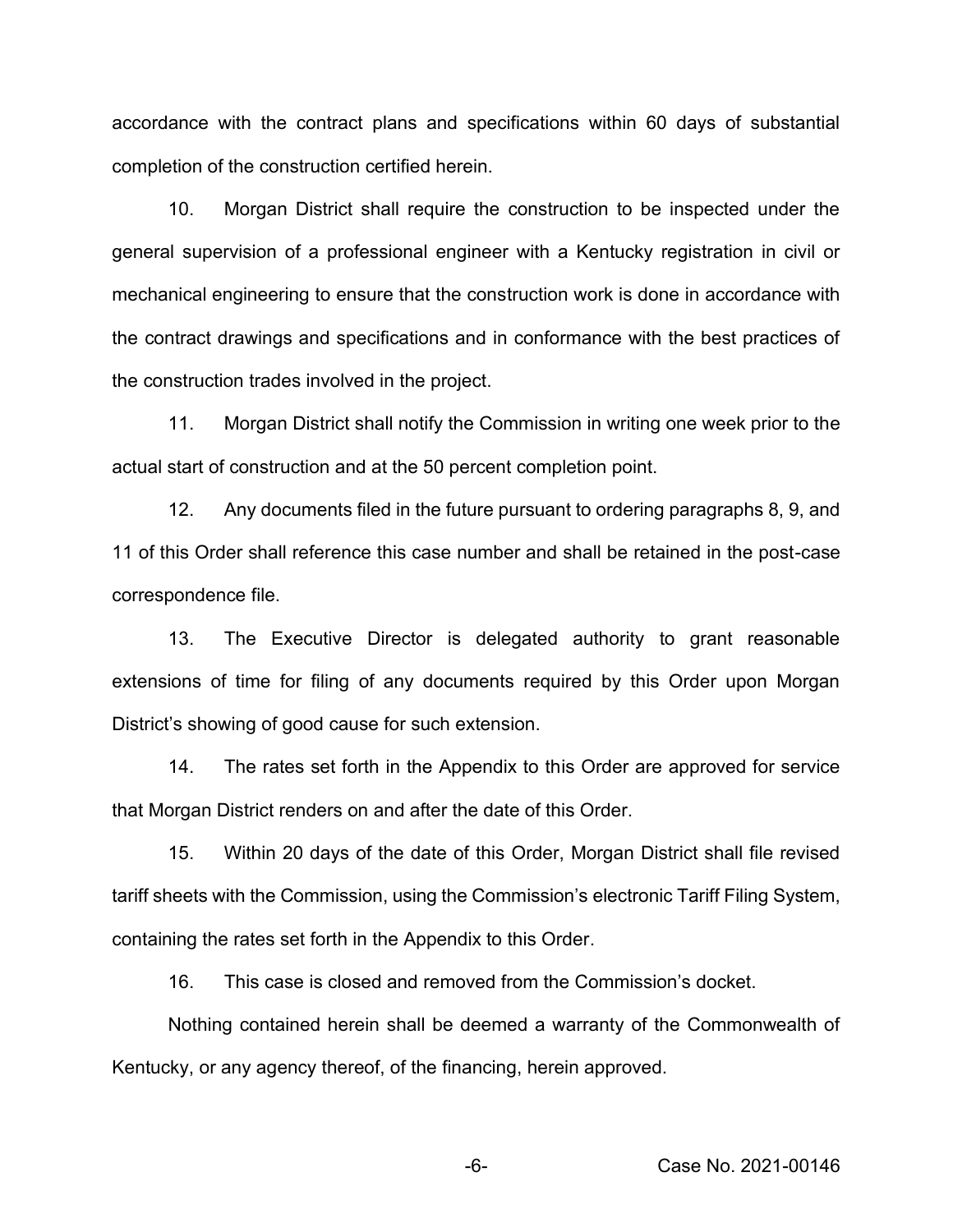By the Commission



ATTEST:

Jhde O. Frieric

Executive Director

Case No. 2021-00146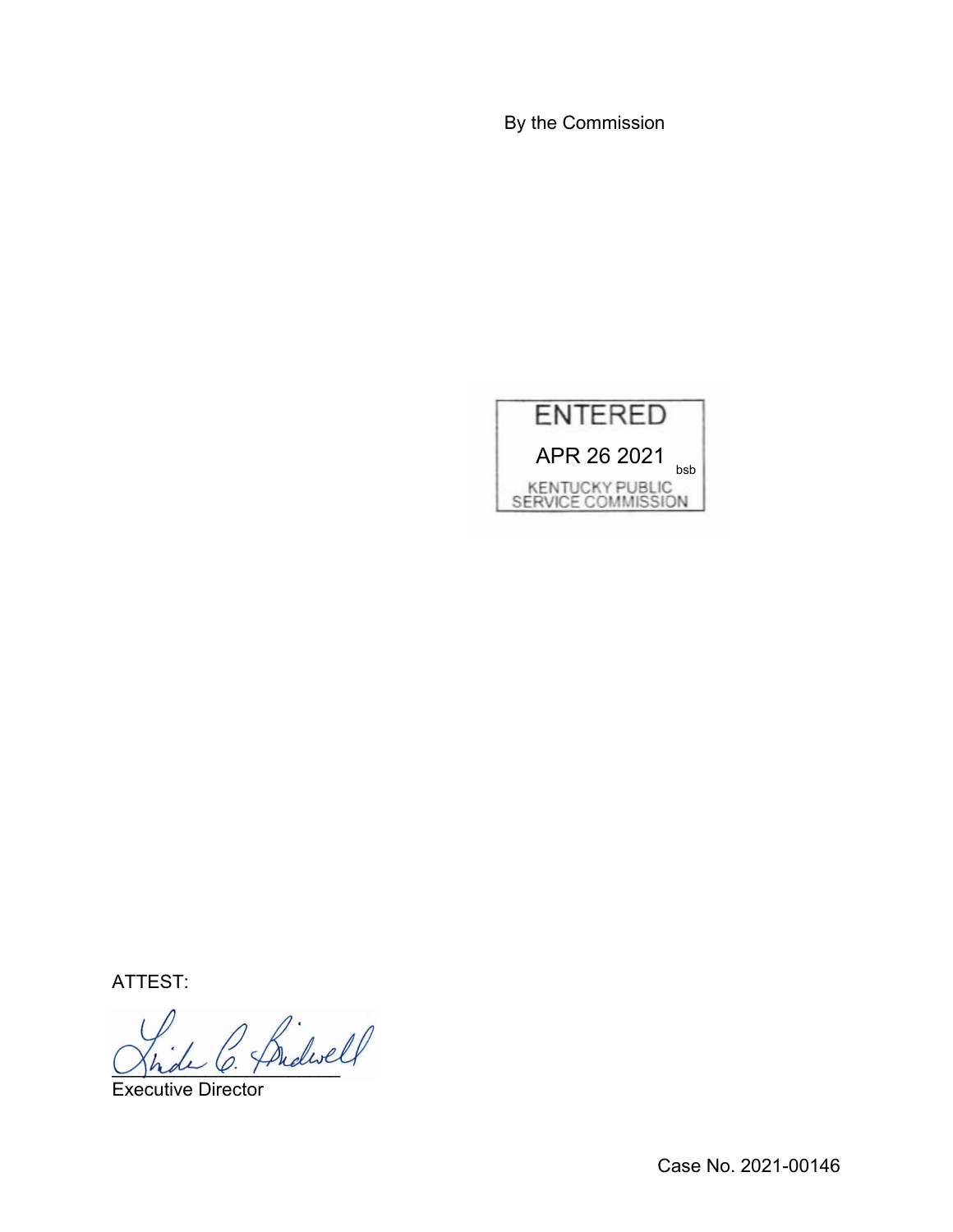# APPENDIX

# APPENDIX TO AN ORDER OF THE KENTUCKY PUBLIC SERVICE COMMISSION IN CASE NO. 2021-00146 DATED APR 26 2021

The following rates and charges are prescribed for the customers in the area served by Morgan County Water District. All other rates and charges not specifically mentioned herein shall remain the same as those in effect under authority of the Commission prior to the effective date of this Order.

#### Monthly Water Rates

#### 5/8- x 3/4-Inch Meter

| First       | 2,000 Gallons  |
|-------------|----------------|
| <b>Next</b> | 3,000 Gallons  |
| Next        | 5,000 Gallons  |
| <b>Next</b> | 5,000 Gallons  |
| Over        | 15,000 Gallons |

#### 1-Inch Meter

| First       | 5.000 Gallons  |
|-------------|----------------|
| <b>Next</b> | 5.000 Gallons  |
| Next        | 5.000 Gallons  |
| Over        | 15,000 Gallons |

## 2-Inch Meter

| First | 15,000 Gallons |
|-------|----------------|
| Over  | 15,000 Gallons |

## 6-Inch Meter

| First | 100,000 Gallons |  |
|-------|-----------------|--|
| Over  | 100,000 Gallons |  |

\$28.34 Minimum bill 0.01049 Per Gallon 0.00972 Per Gallon 0.00895 Per Gallon 0.00818 Per Gallon

\$59.97 Minimum bill 0.00972 Per Gallon 0.00895 Per Gallon 0.00818 Per Gallon

\$152.06 Minimum bill 0.00818 Per Gallon

\$848.86 Minimum bill 0.00818 Per Gallon

Wholesale Rates \* Connection for Emergency Use Only City of Campton **0.00475** Per Gallon City of Frenchburg **City of Frenchburg 0.00475 Per Gallon**